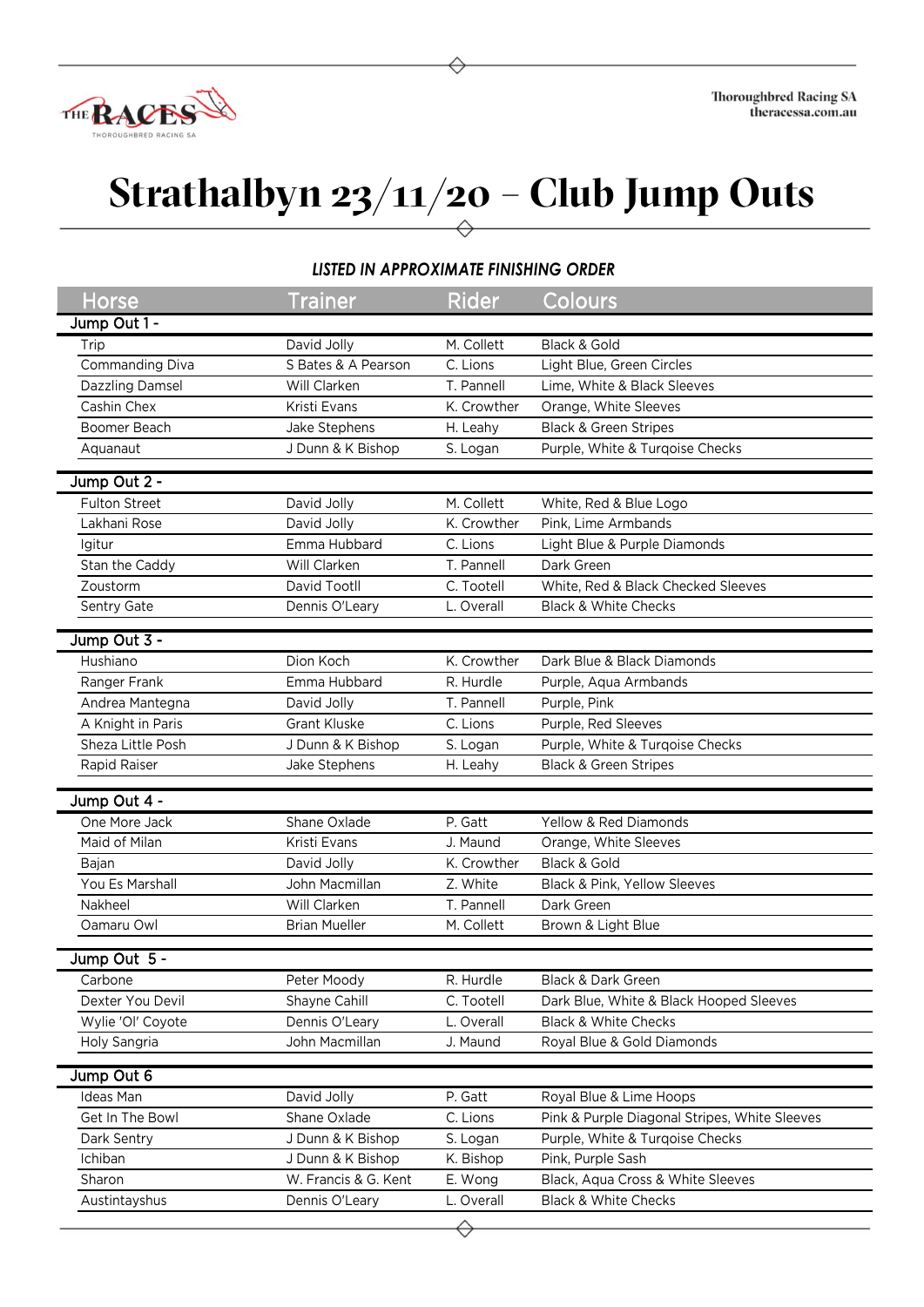

## **Strathalbyn 23/11/20 – Club Jump Outs**

| Jump Out 7                |                      |             |                                               |
|---------------------------|----------------------|-------------|-----------------------------------------------|
| Ashady Amber              | Dennis O'Leary       | L. Overall  | <b>Black &amp; White Checks</b>               |
| Gangster Rap              | Karen Letts-Maund    | J. Maund    | Pink, Black & Yellow Striped Sleeves          |
| Miss Approachable         | John Macmillan       | Z. White    | Black & Pink, Yellow Sleeves                  |
| Divine Journey            | W. Francis & G. Kent | E. Wong     | Black, Aqua Cross & White Sleeves             |
| <b>Bados</b>              | J Dunn & K Bishop    | S. Logan    | Purple, White & Turqoise Checks               |
| Good Journey/Delargo      | Emma Hubbard         | C. Lions    | Light Blue & Purple Diamonds                  |
| Jump Out 8                |                      |             |                                               |
| <b>Bleriot</b>            | Will Clarken         | K. Zechner  | Aqua, Black Checked Armband                   |
| Go Bundle                 | Paul Seater          | P. Gatt     | Blue, Pink Striped Sleeves                    |
| Gunfire in the City       | <b>Grant Kluske</b>  | C. Lions    | Purple, Red Sleeves                           |
| Perfect Balance           | David Jolly          | M. Collett  | Black & Gold                                  |
| Lady of Status            | J Dunn & K Bishop    | S. Logan    | Purple, White & Turqoise Checks               |
| Whys                      | <b>Trevor Day</b>    | S. Fawke    | Black, Red Sash, White Sleeves                |
| Jump Out 9                |                      |             |                                               |
| Alotafun                  | Shayne Cahill        | S. Cahill   | Dark Blue, Black & White Hooped Sleeves       |
| <b>Ultimate Addiciton</b> | W. Francis & G. Kent | K. Crowther | Black, Aqua Cross & White Sleeves             |
| Maymount Lass             | <b>Trevor Day</b>    | S. Fawke    | Black, Red Sash, White Sleeves                |
| Just Chemistry            | Alan Lyons           | A. Lyons    | White, Green Sleeves                          |
| <b>Squizzy Mizzy</b>      | Dennis O'Leary       | L. Overall  | <b>Black &amp; White Checks</b>               |
|                           |                      |             |                                               |
| Jump Out 10               |                      |             |                                               |
| La Rapide                 | Andrew Clarken       | D. Tourneur | Gold, Black & White Hooped Sleeves            |
| Possum Bourne             | W. Francis & G. Kent | E. Wong     | Black, Aqua Cross & White Sleeves             |
| Leanna Belle              | Paul Seater          | P. Gatt     | Blue, Pink Striped Sleeves                    |
| Zip Akeed                 | W. Francis & G. Kent | K. Crowther | Black, Aqua Cross & White Sleeves, Gold Cap   |
| Comfort Girl              | Shayne Cahill        | S. Cahill   | Dark Blue, Black & White Hooped Sleeves       |
| Jump Out 11               |                      |             |                                               |
| Grafted                   | Will Clarken         | T. Pannell  | Purple, Yellow Diamond, Green Sleeves         |
| Fabulous Flipper          | <b>Brian Mueller</b> | Z. White    | Brown, Light Blue Spots & Sleeves, Black Cap  |
| <b>Panzer Princess</b>    | <b>Brian Mueller</b> | M. Collett  | Brown, Light Blue Spots & Sleeves, Blue Cap   |
| Sophina Diva              | Karen Letts-Maund    | J. Maund    | Pink, Black & Yellow Striped Sleeves          |
| Pam's Journey             | W. Francis & G. Kent | K. Crowther | Black, Aqua Cross & White Sleeves, Gold Cap   |
| Jump Out 12 -             |                      |             |                                               |
| Anilla                    | Will Clarken         | T. Pannell  | Dark Green                                    |
| Silver on Red             | David Jolly          | P. Gatt     | Black & Gold                                  |
| Squishie                  | David Jolly          | M. Collett  | White, Red & Blue Logo                        |
| Kick 'n' Back             | Kym Healy            | Z. White    | Sky Blue, White Seams                         |
| Maluka Gold               | Dion Koch            | B. Kerr     | Black & Red, White Sleeves                    |
| Jump Out 13 -             |                      |             |                                               |
| Dane Shadow/Reboot        | <b>Grant Kluske</b>  | S. Logan    | Purple, Red Sleeves                           |
| Sizzling/Bottle of Smoke  | Justin Pickering     | K. Zechner  | Black & Lime                                  |
| Vancouver/Neat Aza Pin    | Shane Oxlade         | Z. White    | Pink/Purple Stripes, White Sleeves, BLACK Cap |
| Zebedee/Julie Marie       | Shane Oxlade         | C. Lions    | Pink/Purple Stripes, White Sleeves, BLUE Cap  |
|                           |                      |             |                                               |